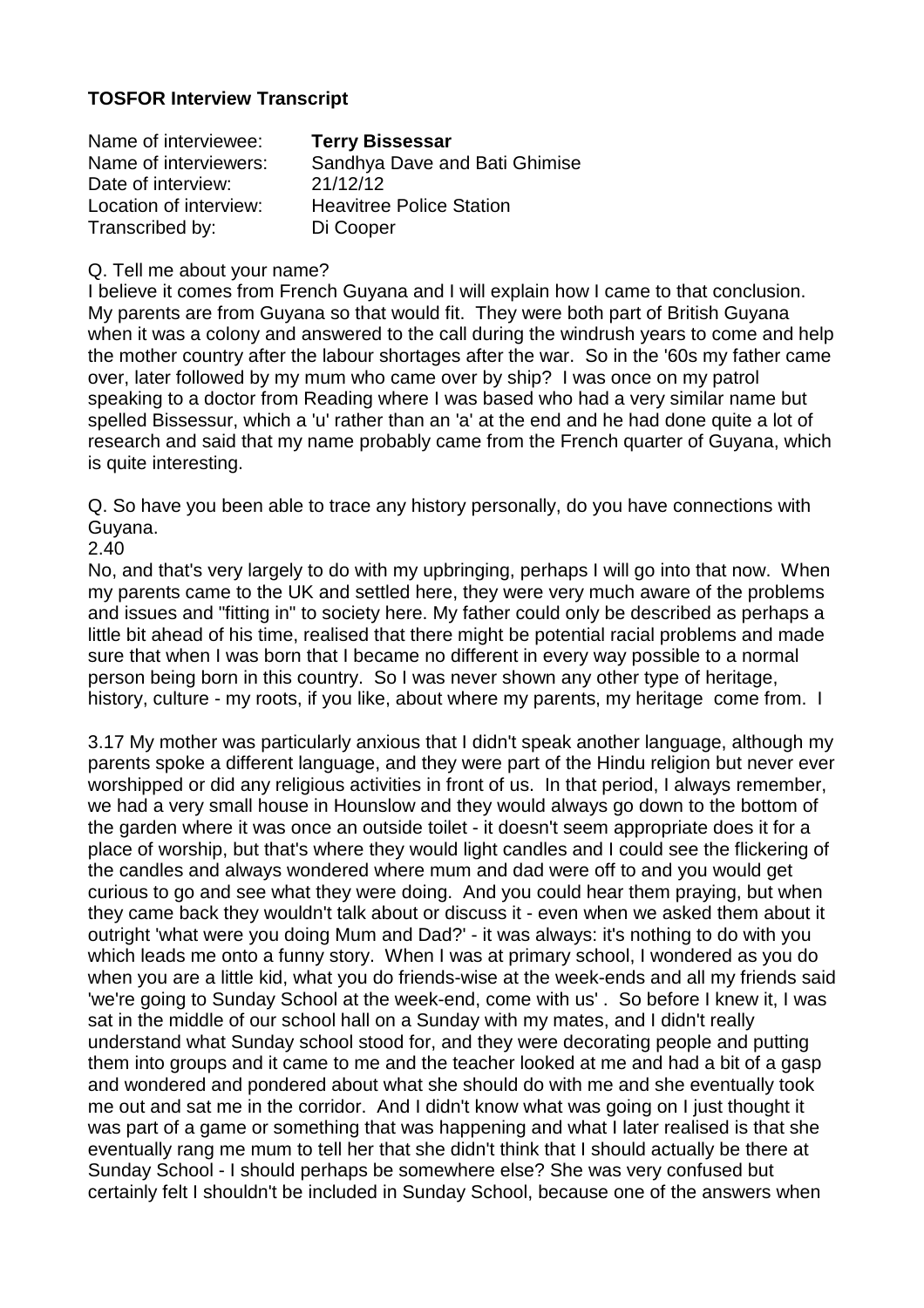the teacher asked me 'did I know what Sunday School was all about' my answer clearly was no, I didn't that's why I was there it was my first day and I was just there because all my mates were there. My mum came down to the school hall - you could tell she'd arrived because the doors flung open and you could hear her marching down the corridor and she made quite a big scene to the teacher explaining that I was part of this country, I am a British citizen they were extremely proud of, and that I would chose my own religion and if this was the one I wished to follow, then she would support me and not take me out of Sunday School. Of course all my mates were a bit bemused by it all, wondering why there was such a fuss anyway, because they couldn't see any difference other than that's Terry Bissessar and he is part of our group and we're all good mates and we're going to Sunday school because we can get free sweets etc. So that was my first rude awakening to actually 'Where am I, where do I fit in?" 06.50 and it was the first thing that made me think 'Gosh, I am different then really' because up to that point I was wearing jeans, I had my hair cut short - everybody was wearing bomber jackets and those sorts of things and my parents didn't treat me any differently, and I kind of felt as if I was an ordinary person going to school in an ordinary country that I belonged to and I didn't have anything to worry about or be any different. Clearly then as I grew older and went to senior school, I started to realise that things were slightly more different that I had originally anticipated. And that was because I guess in my primary school I had a really good network of people, friends etc. and I must remained in that clique, group of people, never really stepped out of it. We went everywhere together, rode our bikes together, read together, we were around each other's houses, having tea and spending nights in each other's place and camping out, as young kids do. But as you grew older you started to get into 'hang on a minute the world is slightly bigger and slightly more scary than you first thought. And my experience of secondary school and grammar were a bit less easy, much more challenging really facing racism overtly in your face etc.

### 08.30

Q. So just to put things into context, I didn't ask you who you are, what do you do - just to put Terry into context. I said you work at the police station, so what do you do here what's your job?

I work for Devon and Cornwall police and I am an inspector. My role here is to oversee all of the policing operations for Exeter, mid and east Devon and so I am part of a small management team that look after the resourcing and operational issues to do with the Exeter and east police areas.

## 9.19

## Q. and how long have you been in this post at Exeter?

For 2 years, and in the police service for 25 years. I started my career in Thames Valley police where I worked on the board of the Metropolitan area such as Reading and Slough as a young constable and then more latterly worked my way to South Oxfordshire, Abingdon those sorts of areas and eventually about 10 years ago I transferred from Thames Valley police to Devon and Cornwall , and here I am now.

### Q. Was your childhood spent in Hounslow?

Yes, that's probably where most of my memories are from because that's where I've had most of my lasting relationships with friends and people. We became very transient as a family and moved an awful lot. My dad worked for the London underground but then he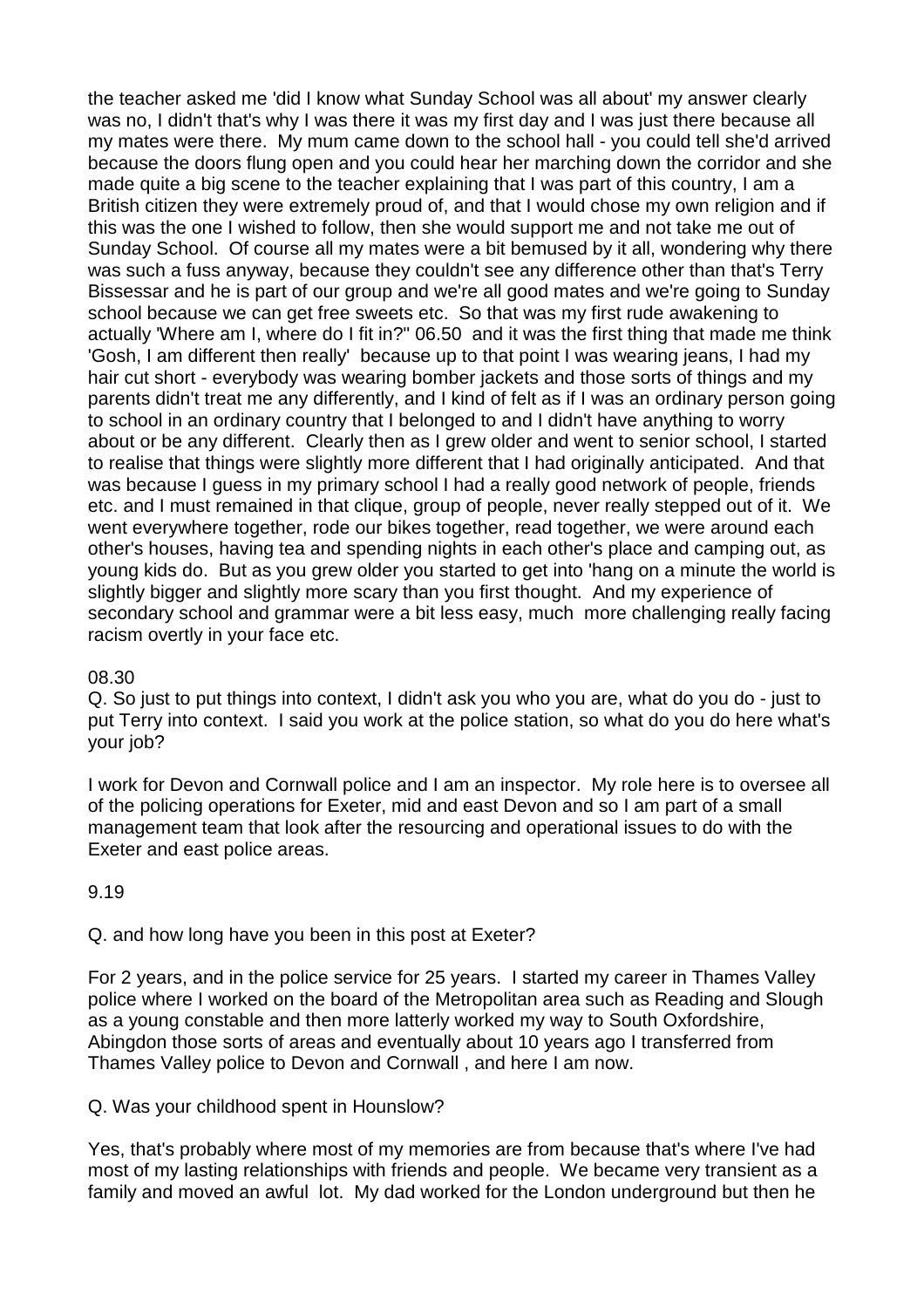got a job with British Airways as part of their security staff and that meant that he moved around the country quite a lot, so we ended up in Cardiff for a while and Oxfordshire and then back to London, Middlesex that sort of area and back to Oxfordshire again, so we were quite all over the place really..

Q. And when you came to Devon 10 years ago and had your transfer, is that something that you chose or did you just get given a transfer?

It was something that I always wanted to do, to work in a rural environment and get away from the city life and city mentality and the hustle and bustle and trappings that come with policing a large urban environment. I wanted to in my last few years of the police service, just to slow down into a much more country environment, a different sort of policing.

Q. So when you came to Devon, where did you come to?

### 12.05

My first posting was north Devon so I was at Barnstaple and Bideford as my very first posting, and clearly I was a very strange oddity for much of the community. Very often we acted at public meeting and, understandably, having consultations with the community that we served and to ask them what they wanted from the police, how best can we deal with issues that affect them.. so my first public meeting at Bideford, I wasn't asked about the crime statistics or what problems there were - about speeding, parking, dog fouling - all the usual things that I prepared for, and was told would definitely come up at those sorts of meetings, I was asked questions about where was I from, how long would I be here, what was I doing here and how did I get to be here, how long had I been in the police and had I done the full training that a police officer has to do. All manner of questions from a range of people across the piste? about what I'd done, what my experiences were as an officer. Had I started as a constable and worked my way up like everybody had to do? All these sorts of questions really - I was really quite tickled inside because some of the questions were clearly well meaning and some thought I wasn't up to the job etc and given that this was my first meeting, people really weren't willing to give me the benefit of the doubt and see me in action, or try and help me to solve the problems, how I was going to be etc which I found quite amusing really.

Q. You found it quite amusing, what other feelings, emotions did you have around it? 14.11

Deep down I got the feeling... when I first arrived, now if anyone has been to Bideford in north Devon, please forgive me, but when I first arrived and they told me I was being transferred to a place in Bideford, I didn't know where Bideford was. So my wife and I had driven down there one evening - before I made the move - and the very first thing I was greeted with was a sign saying 'welcome to Bideford' and right underneath the sign it says 'welcome to the little white town' and I kind of got a bit confused when I saw that, and took a picture of it, with me stood by the sign and my wife took a picture of me and I e-mailed it to all my friends, all of whom sent me back very, very funny anecdotes about being in the Ku Klux Klan down there, don't worry if there's the burning cross outside your house, it's just to welcome you.. All these sorts of things really which were kind of deep rooted racism rearing its head back in the past. And one of the things at this meeting, I said its only been my first day, what is that sign all about: the little white town? Everyone burst into raucous fits of laughter, it was very amusing for everyone, and I got even more angry because I didn't know what the joke was about and apparently there's a Kipling book called 'the little white town' and years gone by the whole time had white-washed buildings to ensure the sea-faring community could see the coastline and the white buildings when the weather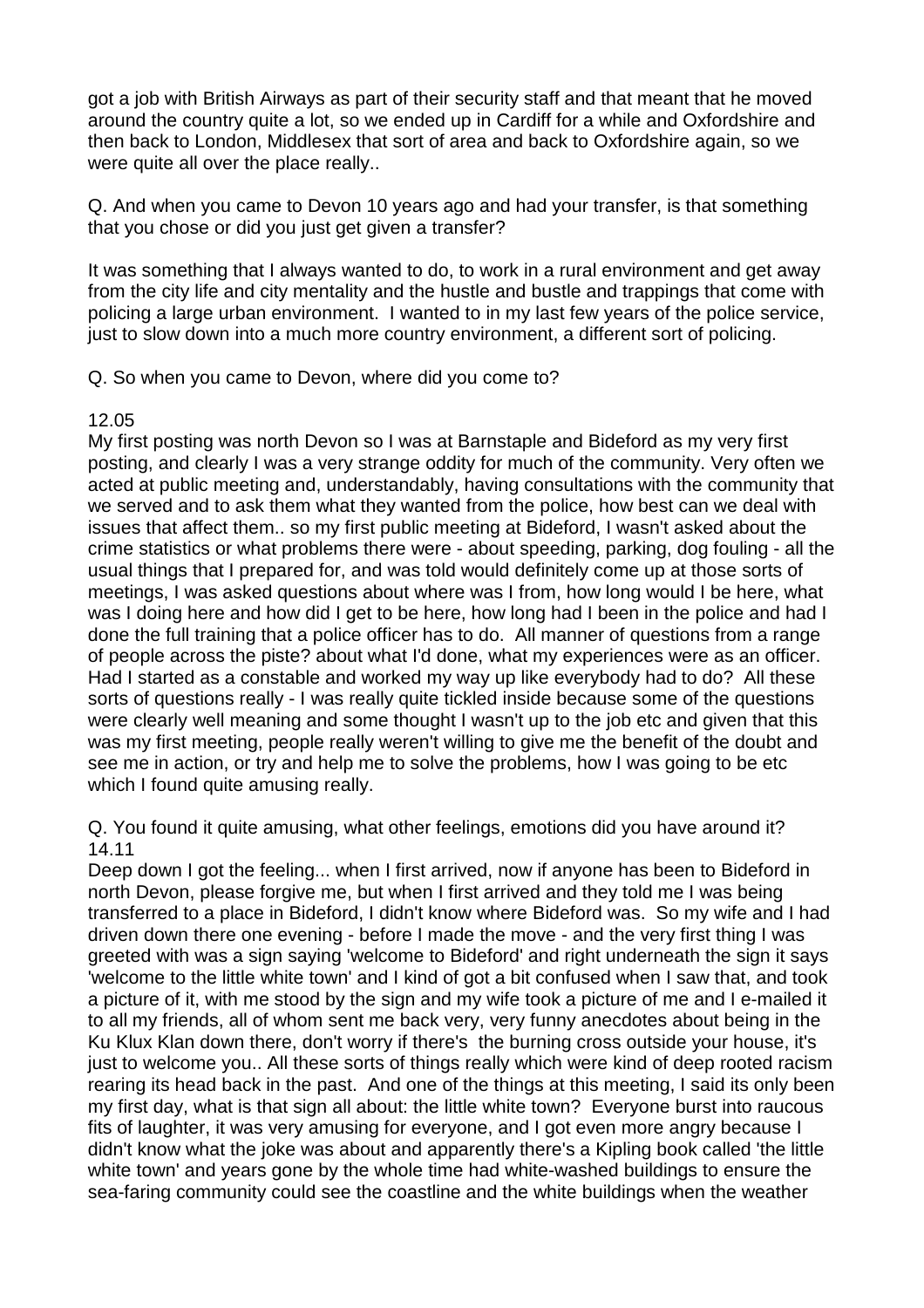wasn't so good. But they sort of made the connection when I asked the question, but my feelings were quite mixed really because I didn't know what to expect, you are going through a rural place like north Devon as a black officer and I knew there were going to be some issues. 16.42 But what satisfied me really is that they were based on ignorance as opposed to any deep-rooted prejudices about me, which I felt much more comfortable about.

Q. So there was something about that which enabled you to deal with it in a different way?

Yes, very much so.

Q. If I could ask you some more personal questions, so you went to North Devon, when did you actually arrive in Exeter?

As part of a development process I was engaged in - I was always very keen to keep developing myself and proving myself in the organisation - I volunteered to do some project work at headquarters which is based in Exeter at Middlemoor, so I came to Middlemoor about 5 1/2 years ago and I started leading on some key projects in the organisation. One was a custody project looking at our custody systems and how people are when we arrest them when they come through our doors, what systems we use. So I developed that and helped with the roll out of that force-wide and then I was asked to go and help in our people services HR group where I was involved in a number of management issues and looked at the force and how we could recruit more people from minority, ethnic communities. So I started a positive action programme to look at the make-up of the force and how we could be more representative in Devon and Cornwall in recruiting more ethnic minority people to work as both police staff in our support roles and police community support officers and police officers and at that point we were recruiting quite heavily and it was making some inroads really trying to breakdown the barriers as to why people don't apply from ethnic minorities to the police, which were mainly centred around trust and confidence issues.

Q. So have you found in the work you've done that there's been an increase in officers coming from BME backgrounds?

Yes, probably a mild success as opposed to a roaring success but we did manage to recruit a number of people through my positive action programme entering schemes that we employed and currently at the moment with a staff ratio of 1,100 officers we've got about 17 minority ethnic community officers working for us now.

### 19.41

Q. So do you feel that's reflective of the black minority community in Exeter for example, or Devon, Cornwall?

No, it's still woefully low and I haven't looked at the new Census data yet, but the 2001 Census that we were working on, we were looking at about 3% of our workforce should be from minority ethnic community. Currently where we are at the minute, we are just under 1%, so we've got a long way to go, there's absolutely no way that that amount of people are being properly represented. There are a number of issues that we looked at that came into the mix, there is a large Polish community here in the South West and a large Chinese community in the Plymouth area, and part of the problem I had was convincing people, police managers, budget holders - people above me really, that this was a real issue because they couldn't see, or wouldn't admit to seeing, that we in the South West were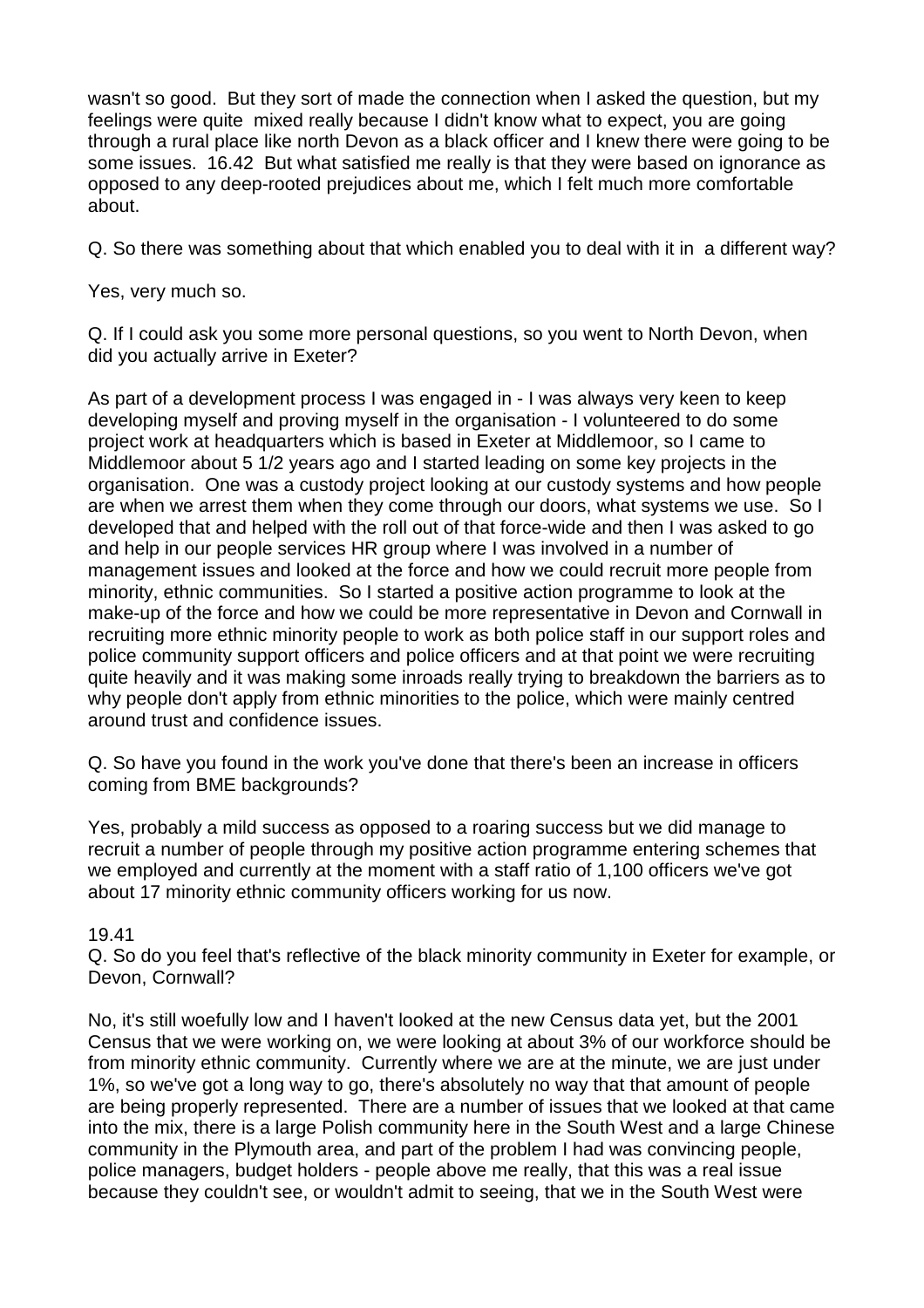diversity rich 20.58. You know, it was very much we don't need to worry about that because we don't have vast populations of minority ethnic to represent here in Devon and Cornwall and actually the truth is that we do - I don't know what the latest Census figures are, I haven't had a chance to look at it - but back in the 2001 Census we should have been at least 3% of our staff from a standing point from there on in. Cos as we now face our budget cuts and everything else, we are doing nothing but losing staff at the moment which is worrying because there are no new fresh officers, police staff coming in from other areas and from areas where we need particular skills, like I said before, Polish speaking officers or Chinese community representation.

Q. So it's interesting to hear that you know the community in Exeter to be a diverse one but it may not be obviously diverse.

Yes and the easy argument I used to use is that people need to open their eyes - in every town or city there are always fast food restaurants, Chinese Take-aways, Indian restaurants those sorts of place - you can see people if you look for them, people who are visibly ethnic minority around Exeter, mid and east Plymouth - in those large conurbations areas of Devon and Cornwall there clearly is - it's just a case of people don't choose to see them I think sometimes.

### 22.50

Q. So you see that as clearly one of your roles, highlighting that?

One of the things I did when I cam here was I wanted to start a network and started the Ethnic Minority Police Association here and basically that meant that we tried to identify all of the minority ethnic people working for us and very often we'd all get together, have meetings, discuss our issues, talk about what mattered to them, some of the challenges people are facing and very much support each other in this organisation so they don't feel isolated or alone, they are not walking or treading a path that no-one has trodden before we are all walking the same path together - and the number of issues we encounter, we will help

## 23.30

will help us support one another, that's what it's about.

Q. Are some of those things you would have felt as a police officer in your career?

### 23.58

Yes, absolutely, there are still a number of issues for minority ethnic staff in any large organisation where people experience themselves being treated differently which then begs the huge question - why did that person get treated the way they were treated and why were they treated that differently. And certainly it has been my experience and certainly I can't shy away from the fact that in my 25 years, yes I've experienced internal racism at all levels I'm afraid to say, because I represent the police service in England and Wales and see myself as somebody who is there to help support individuals and perhaps help people where I can, pull them up that ladder and make sure that ladder is fixed in place every time I move up.

Q. So how have you found that different in Exeter?

In Exeter I've felt very much at ease and almost back to being in a city mentality, where people can't be bothered with other people, they are going about their business because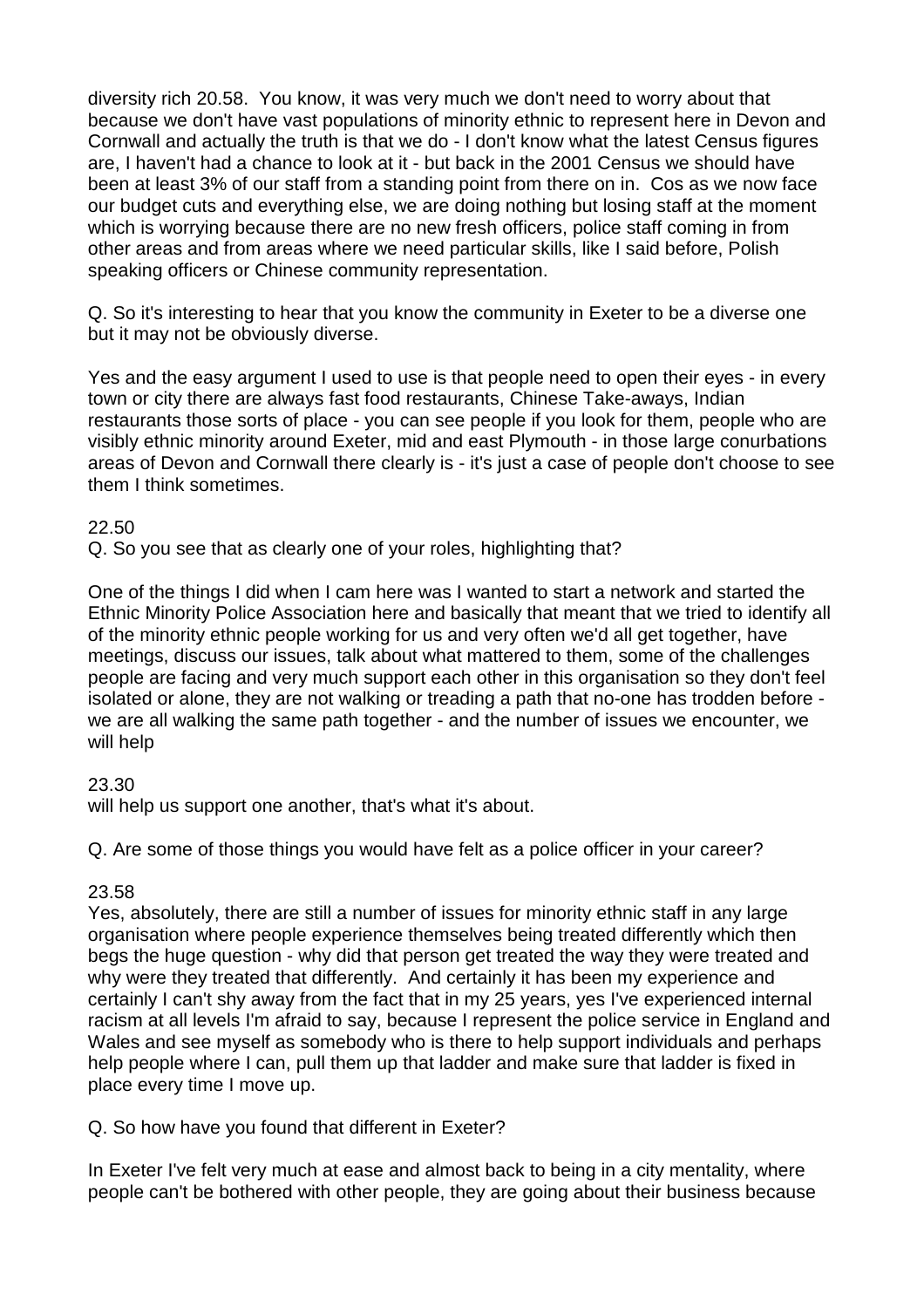they are busy, they've got things to do, they are coming here to shop, to go to work and there isn't that idleness about people in a city kind of environment where they stop and look and wonder and chat and gossip, you know, pontificate as they do in smaller, rural towns - smaller mentality type of area. Here, the feeling and you very much feel it when you go to meetings, particularly from people in the community they almost feel quite proud for you that you've achieved, or walked in because you are the local commander from the area etc. So there is a much more of a warm feeling - I can't really put my finger on it more than that. but I certainly don't feel hostile, or angry or any of those feelings that I did have in North Devon.

Q. So you've been in Exeter for 5 years and you mentioned your wife, do you have children?

No we don't - we've been married for 20 years, we made a conscious decision not to have children purely and simply because for no other reason than we are both really selfish and we love our holidays and we love to just get away whenever we want to and to uproot ourselves and do something on the spur of the moment. And we just love travelling and I don't think we've seen half the world we'd love to see and if we had children or more ties etc.... we are a bit travel bugged at the moment.

Q. So you mind if I ask where your wife is originally from?

She is white, European and she is from Westminster (born at Westminster) - we met after I was in the police. My wife was part of the station enquiry team, so she would answer calls at the front desk at the police station, and I would often go down as a young pc to get advice from here as to filling out forms etc and we just developed a relationship from there.

28.15

Q. And how is it having a mixed relationship marriage?

It's really quite normal for me, I don't see the difference, but my wife does oddly. If we are going through the airport check-in and everybody is walking past and I stroll up and get stopped, it's very much a case that my wife will turn round and say, they've only stopped you because you are black, different they've only done this because of that. And even simple things, I once remember at Tesco's as the delicatessen we were all waiting to be served and I was stood there trying to make eyes of the person serving and my wife has just despatched me to get some cheese etc at the delicatessen counter, and this lady was just serving people as they were turning up at the counter and of course I was stood there for a little bit and my wife came strolling up and 'why are you still here?'. 'Well I am just waiting to be served, and that person came after you and well -I don't know, this lady just has an odd system of picking people who she is serving next'. And that was it, my wife decided she was going to remonstrate loudly there and then with this individual - so she sees an awful lot. At New Year's eve we went to Trafalgar Square and you know, the inevitable happened, I got stopped and my wife almost leapt on this officer and said 'Don't you dare stop my husband. Simply because he is black! Do you know who he...' and I never tell people when I'm off duty who I am or what I do ' do you know who he is, what he does for a living? You'd be very surprised', and clearly those officers were just doing their job and at that point I was just turning my pockets out as I was asked... But she gets very irate and very protective, and she sees it an awful lot. She will be the first person to point out to me if we are out somewhere, 'or look someone is giving you a funny look over there' or, what she normally does, if we are out somewhere she will rush over and give me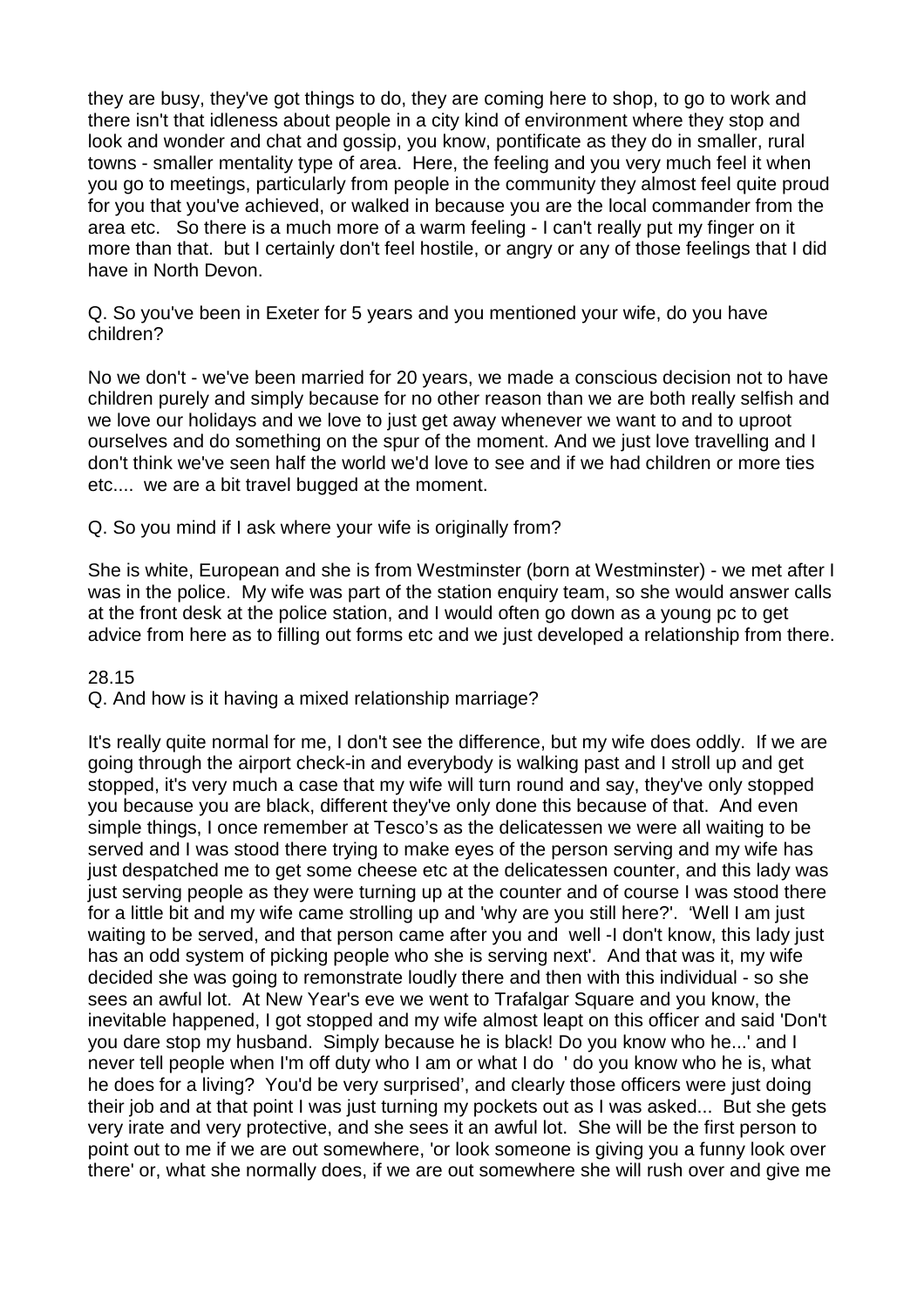a big kiss and I say what's that for and she says for that chap over there staring at us, wondering if we are together, I've just confirmed that we are.

Q. That's really interesting because it sounds like she is noticing and you are not.

Absolutely, spot on.

Q. And is that because you were sharing earlier about your upbringing, that you were just brought up to be part of whoever you are?

Yes, you have to have two lives really, because with officers here or wherever I've worked, or where I hold a senior rank, people will pay their compliments, pay respect to that person whoever they are. But as soon as I take my uniform off, in my jeans Jo Public wandering in the streets whatever, I kind of don't have any difference in the way I conduct myself, I just assume I am who I am, I don't kind of change, but my wife then sees people treating me differently as to when I am in my uniform, because she will know having been in the police, how people respect officers, but it's interesting if I go to a store and am not served or don't get as good a service, it's very irritating for my wife.

## 32.27

Q. So those differences that she seems to be more aware of, do you think they are everywhere whether in London or Oxford or Exeter?

Yes, I think so. As I say we travel quite a lot and some places we go to it's much more ... strict Islam countries those place, it probably causes much more furore to people, whereas other places like Australia for instance, people just haven't batted an eyelid, so it's really about where we are. But certainly in Devon we haven't experienced anything adverse, it's just been those odd list incidents that happen.

Q. But you would say perhaps in the police force in Exeter you have experience some racism?

Yes in the police service I have - probably best leaving it as wide as that, but I am in a really privileged position, when I go out on the streets I wear a uniform and I am a representative of the Crown and if people offend me in any way, I've got some powers to deal with it and so people wouldn't dare and people that have in my 25 years of policing, where people have decided to overstep that mark and be overly racist, they've soon felt the full brunt of the law on them and have ended up having to pay me compensation for it on occasions. Where as your normal average member of the community going about their business, are not in such a privileged position to say you call me names, that's fine, but you over-step the mark you are likely to be arrested, but not everybody has that power do they?

Q. Is that just within the police force, or just generally, the idea that there are serious recriminations if they call you something?

35.01 Internally and externally I think really.

Q. Are you able to say about places within Exeter?

I certainly know that in the job that I do, we have our fair share of racist incidents where it amounts to either name calling of a racist nature or even assaultative behaviour which is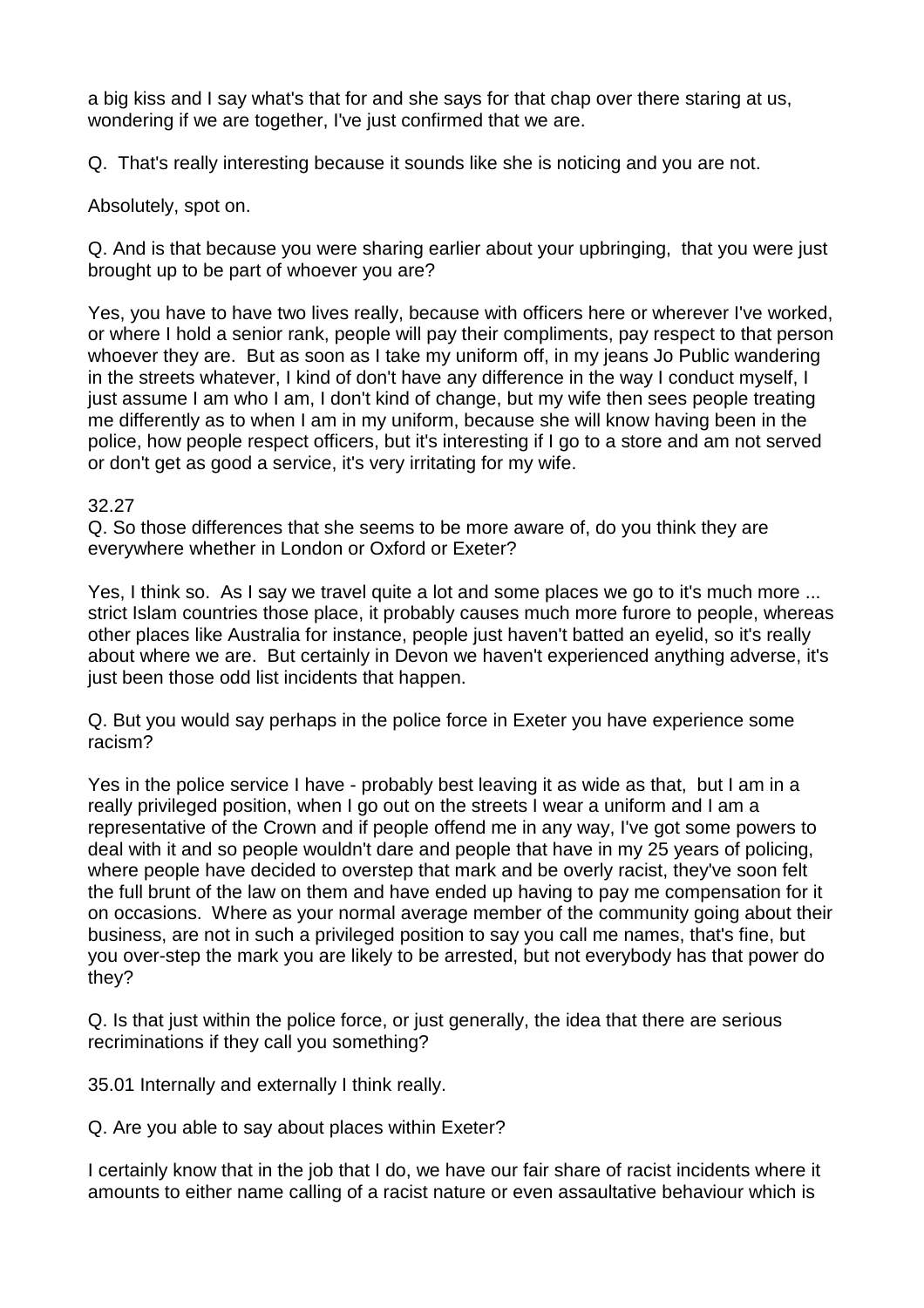motivated by racism, so we do have our fair share in Exeter in terms of how our crime statistics are. We have a hate crime policy, we call it, where we give an enhanced investigation and service to those crimes and make sure they are treated with all due seriousness. So if a taxi driver, for instance, is racially abused in Exeter, they should receive a minimum level of standard of service from the investigation teams etc dealing with it. That's not to say we would deal with any other crime less, it just means we would have a minimum standard for people involved in race hate crimes where we understand and do an awful lot more particular around community and assurance victim satisfaction to ensure that we have covered all those areas that we need to, in much more depth because of the issues surrounding that. We have had in the past, incidents that started out small, you know small racial incidents that started out small could end up in large-scale public disorder if it's not treated seriously and dealt with robustly and if the police service, particularly Exeter which I've got responsibility for, particularly if we allow things to happen and things become the norm and language, attitudes, behaviours become the norm, then that's obviously when the fabric of society begins to breakdown. So that's why we are here, that's what our main raison d'etre is in this organisation, to ensure that we maintain standards of society so that every crime, I make sure that we review those crimes at a very senior level to ensure that we do maximise every opportunity, in terms of racist crimes when we deal with those as robustly as possible.

### Q. and racism within the police force?

We've gone an awful long journey in my service really around racism within the police service amongst our own staff. I've had the luxury of working in two forces and coming to Exeter, as I've said before, has been an extremely refreshing period for me because people kind of just get on with being busy and getting stuff done and don't worry about the other stuff, the gossip and chat and stuff internally. So I haven't experienced particularly in the Exeter area any internal issues, so I'm happy to have that on record if you like, but I don't think we ought to rest on our laurels. There are still issues within the police service within Devon & Cornwall police. We just need to ensure that the language is right, it might not be about the hearts and minds of the individuals concerned, it's much more about just being aware and being respectful of each other's needs internally in Exeter. And that's where I think we've got a bit more of that journey to do before we get that right and again, I'm not just saying it's the police station, it's any large organisation I would imagine would have these kind of issues about people's attitudes and behaviour internally in the workplace and particularly in Exeter, I think the biggest issues for me are around just people not understanding what they are saying, knowing what the implications are of what they are saying. But it's only when you point things out to them that they say 'well I didn't mean to say that then'. Just simple language, when people talk about a witness, a victim or someone having some involvement with the police - referring to them as a 'Paki' for instance isn't just an abbreviation of the country where they are from, it actually does sound and is, to me, offensive. And I always make a point of telling officers about it, when I hear it, so that's just an example really of the level I am talking about, it's just language.

Q. So you live in Exeter with your wife - do you have any other family in Exeter or Devon?

## 41.6

No, when we transferred to Devon and Cornwall there was nobody we knew here, and we had to make new friends and all those kinds of things were quite a giant leap from Thames Valley. Family-wise, I am from a family of 6: 3 boys and 3 girls and I'm the last of the litter. All of us don't really contact each other so often for a large family. We weren't really that close as a family really - my brothers and sisters - there's a bit of a generation gap which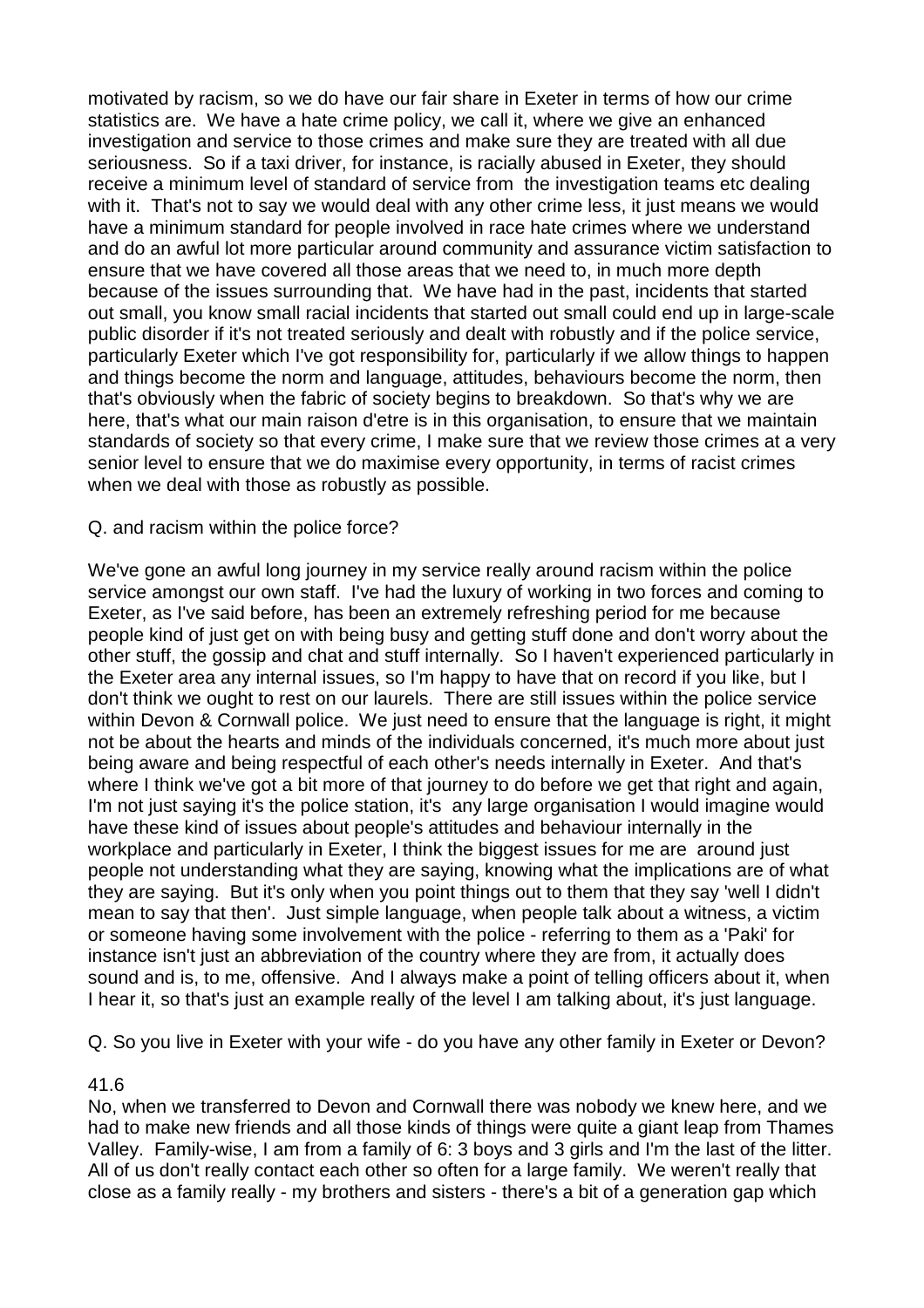doesn't help, but also an awful lot of my family are clearly living their own lives and are busy. We don't really put family up there - this Christmas for instance, we must go an do this or that with the family... The only time the family really got together was when my father passed away about 9 years ago now. We haven't kind of conversed or been together since then. We're not that kind of family that we stay in contact regularly that kind of thing.

Q. and you spoke of when you were a child being brought up where your parents were having - it sounded like they were living a bit of a double life when they were doing their Hindu prayers for example but you guys weren't involved in that. So how do you feel about that now, where do you fit?

I don't know if you've ever seen the programme 'Who do you think you are?' but when I've been watching this programme when people are trying to trace their ancestry back and I suddenly thought to myself - I wonder if I went to trace my family back, how far I would be able to get? And I went on the website but wasn't able to get very far and I suppose that's an issue for me, I've always wanted to go. But every so often I do sit and wonder where I am, from what background and those sorts of things. Unfortunately I think because of the job I do, I try and look forward most of the time rather than backwards 44.20 if that makes sense, so I always try to look to what I am going to be doing next, what is my next opportunity and trying to prove myself in doing x, y or z etc and I very rarely look back and only have momentary lapses of I wonder what or I wonder where I am from.. I kind just sort of assume that when I look in the mirror what you see is what you get. And I know I should pay more attention to where I am from and what has made me what I am and where are my roots from, and I have had that longing. I once had an opportunity, I went to work, was seconded I just worked away from my normal place of work, and I was seconded to Trinidad and Tobago and went to work out there for a while on an operation and didn't realise but actually Guyana is right next door to Trinidad and you could actually go by bus to Guyana. And I had arranged this day to go to Guyana, just go over the border and just feel, just say that I've actually stepped on Guyanese soil, so to speak. But unfortunately the job I was doing at the time, all the tickets had been paid for etc and I wasn't able to go, so I missed out on that day and unfortunately that was the end of that. I did go back to Guyana when I was about 5 but I really can't remember anything about it - I was bitten to death by mosquitoes and big huge blue land crabs running everywhere underneath this house which was on stilts. And I remember sleeping in the hammock and that's really my only memory of Guyana. But I can kind of think about when I was in Trinidad what it must have been like - the climate, the temperature, the environment, the infrastructure etc. so I can kind of imagine what it was like and certainly from speaking to my mum even now, when you say would you ever go back? it's a very adamant NO, we will not go back because that for my mum particularly and probably for me if \*'m truthful would seem to be going back as in 'backwards' as opposed to back to where I was sort of thing. She sees going back to Guyana as 'that third world country' and I apologise to any people from Guyana listening to this but that's my mum's view not everybody's view and clearly not my view but you know it's not something that I have a burning desire to do. I think I've made my life, here I am in Exeter, made my friends, network, social and otherwise around here in Exeter, because that's where I am, that's the here and now of me 47.35 so that's interesting.

Q. So do you have any faith?

I did, and I probably did it out of protest really because of the Sunday school thing, I vowed then that I would follow the teachings and religious beliefs of Christianity and followed that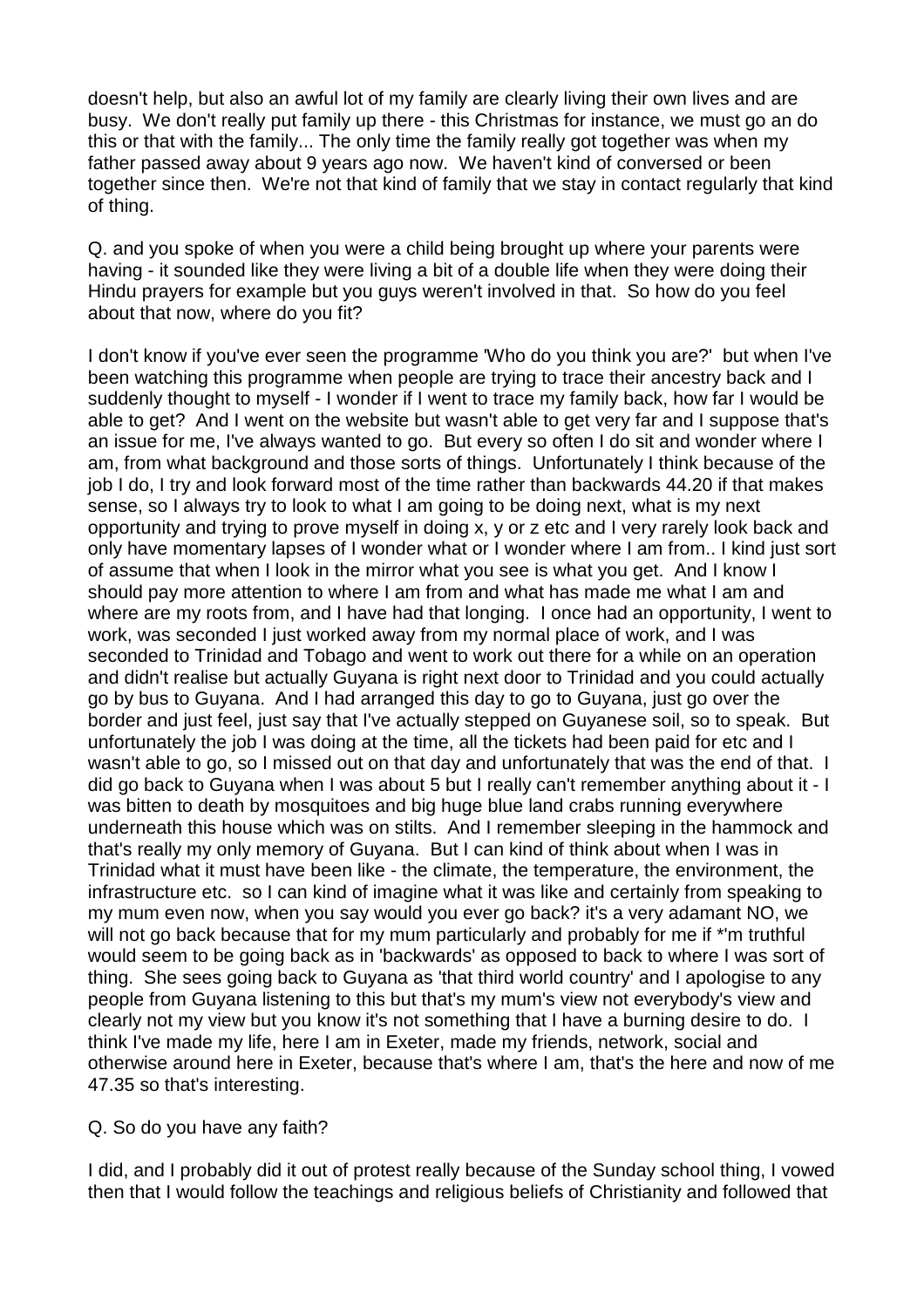through, although I wouldn't profess to be the best Christian worshipper in the world - I don't go to church etc unless it's weddings and funerals and things like that and Christmas mass occasions, but in terms of having a belief and having something to believe in then it comes to being a Christian really.

Q. Coming back to that citizen question, so if I was to ask you 'how would you describe yourself in terms of citizenship' how would you answer.

OK - I always tick the 'black other' box in statistics and stuff because I don't really see myself as Asian, British or Afro Caribbean or Caribbean or whatever, so I always go for the black other because I am sure, although I don't have any proof of this, I am sure I do have Asian origins and Guyana - there's kind of no indigenous population in Guyana per se largely it's made up of people that have landed there for one reason or another: slave trade, silk trade, spices trade that kind of stuff. It was quite a busy place to be - certainly Portuguese, French influence and the British influence there of explorers and traders landed there, brought people with them on ships etc so I am sure that some of that labour force that they brought to those shores were from the Asian continent and so that's how I ended up being in South America, possibly, in terms of heritage. So I do think - and people often mistake me or look at me and think I'm an Asian person and start speaking to me in Gujurati or something and I'm looking at them vaguely until I declare to them that actually I am British and I don't know any other language I'm sorry. So in terms of my citizenship, I would say I am British.

50.20

Q. And do you find that people react to that: I'm British and don't speak any other language...

Yes, they do. It's very interesting really because quite often I have a conversation with somebody on the phone for instance, and I say ok I'll meet you in my office or wherever, and when they meet me, you can see them going Oh, you're Terry! Because I think the impression they must get, or the mental picture on the telephone and they're probably thinking, I wonder what he does look like - they get an impression of something different to what I actually look like possibly and so of course when I turn up as a black person in police uniform, it causes an eyebrow raising moment for them sometimes.

Q. That's probably interesting, because you probably cause that response no matter who is looking at you?

Yeh, it does and it's interesting because I kind of assume that people - when I say I'm speaking to Mr, or to Terry Bissessar, that Bissessar is a bit of a clue - but of course people have all different sounding names, it's not always Mr Smith or whatever being English sounding names that you could put an ethnicity to - at least I don't think so anymore in multicultural Britain.

Q. So it is possible that your roots beyond Guyana could have been Indian?

I think so, I definitely think so, just looking at my complexion and skin tone and colour - I agree I do look Asian, I could probably fit quite well in to an Asian community.

Q. You do look quite Punjabi.

Yes, somebody else said that before..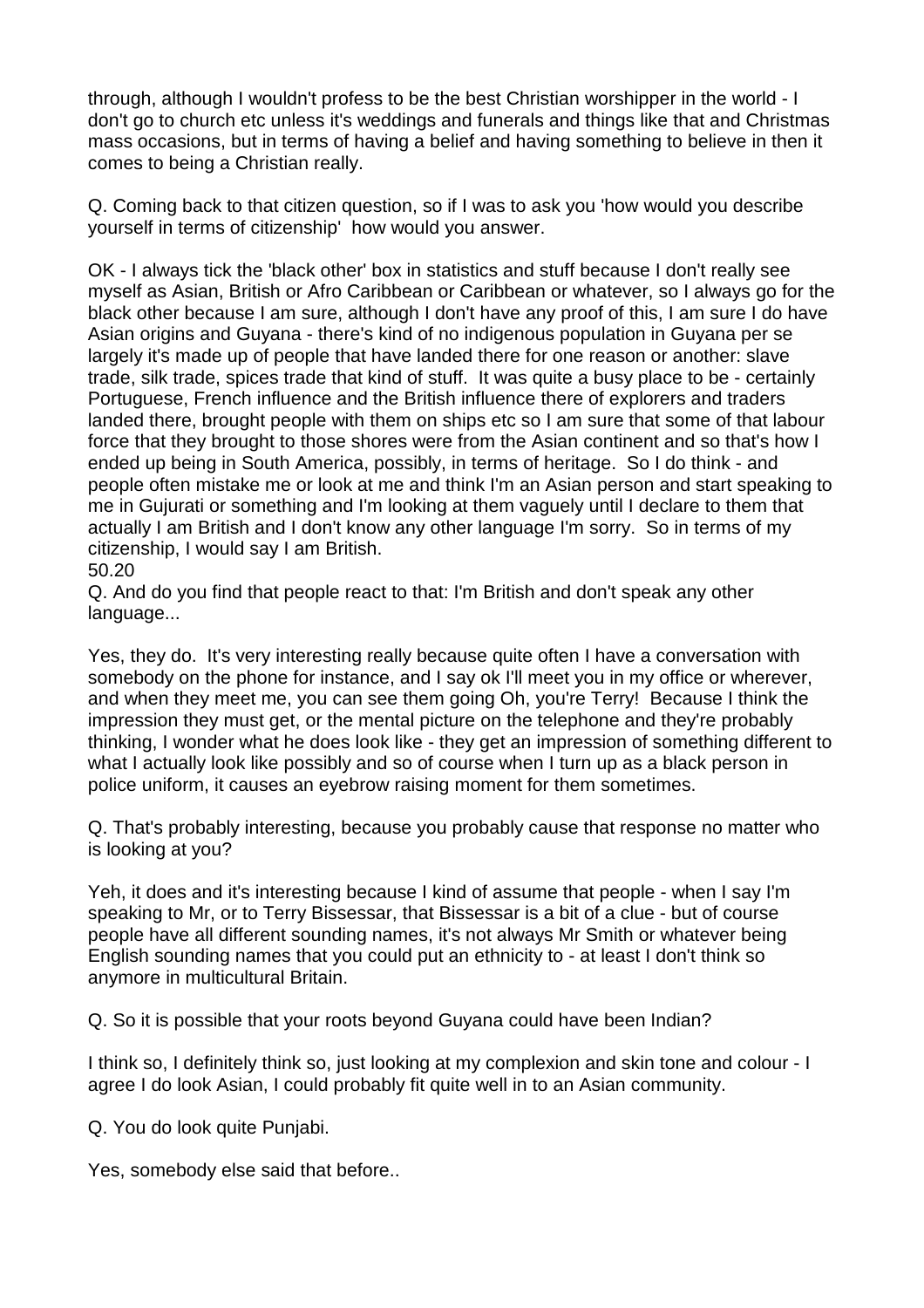Q. Was it easy to make friends in Exeter, to find a social network?

Yes, I think it's been like anything really, it's who you are and kind of portray yourself etc and I've always been or tried to be who I am, just normal outgoing friendly-ish sort of person. When we moved to the area the first thing we did - when you introduce yourself to your neighbours, the first thing they ask is: 'what do you do for a living?' and that's always a big question for me really because do I say: I work for Devon and Cornwall police? Or do I say something different - I normally always go for the say something different bit first, I like to get them to know me first before I start with what I do for a living - I don't want to automatically say I work for the police. I normally say that I just work for local government and tend to fob people off that way because you don't want to put people off - you want to make friends and get on with people and very often saying you work for the police means they shut the door or don't invite you around, or they worry whether their tax is a day out or when they drive off whether they have their seat belts on - and all that sort of stuff. I just very much ay I am an ordinary person just here to make a living and to get on with life really. Life is too short to worry about other things, and we've made some really good friends particularly in Exeter and have some great friends up in North Devon that we keep in contact with regularly. You make your bed how you sleep...

Q. It sounds like it's been fairly easy for you.

Yes, I like to think so.

Q. Can I come back to the family, your parents spoke another language - what language was that?

You know I don't know, because we always used to have - my Dad always used to play when he was quite merry, Indian music with obviously a different language and he would know what they were saying and never knew. I was only small then. When you knew you parents and wanted to talk about something you never pushed the point really. They were quite strict, my parents, so I never bothered to find out or worry about it. I suppose when I got into my teens I knew the reason why they were doing it as well - when I started to see and experience stuff, I thought I know why I wear jeans now and don't wear something different, and I know why my hair is cut short.. I kind of assimilate - I'm not quite comfortable with that, but I know why.

Q. Does that mean that your parents dress differently to how you would?

My parents dressed differently to when they were in Guyana - they westernised themselves, only on special occasions - if my mum was going to a wedding, she would wear a sari, that's the only time I ever saw my mum in a sari.

Q. What do you feel is the part of you that they are passing on to you - I know that is a very difficult question, but I mean like food?

I've got an awful lot, in terms of my culture, I'm comfortable that I am British and I don't need to find anything else to identify with - I am happy to be British, and I'm proud of the country that I belong to and am part of, and have served. I've had Guyanese food, I've had great recipes from mum on bake, roti, cooking, planting casava and all those sorts of wonderful cuisine dishes. My dad taught me an awful lot and I'm indebted to my dad, he's passed away sadly, but he always taught me to just strive and always do the best you can but I kind of got the philosophy of don't look back just look forward from him and that's kind